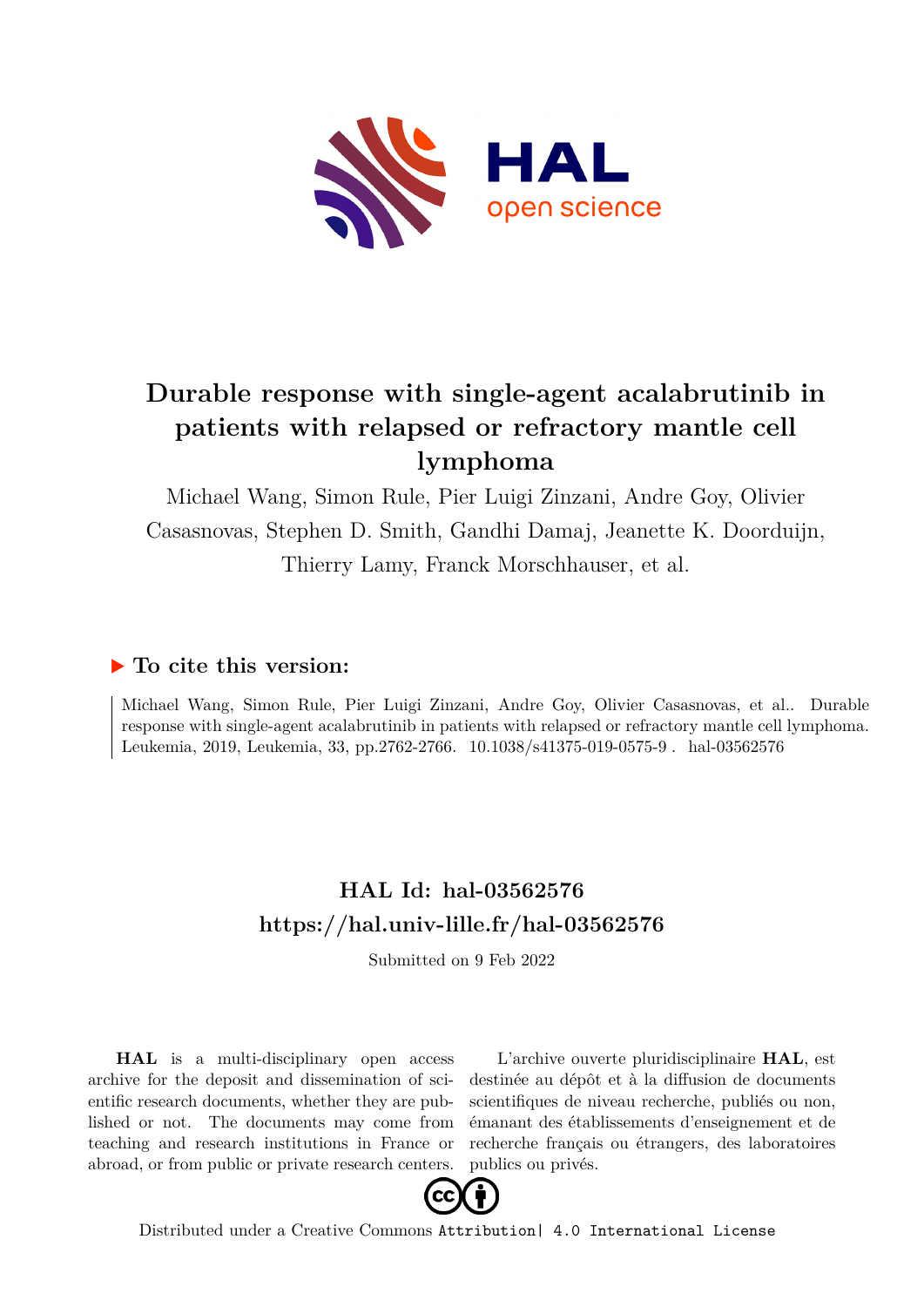- 8. Fernandez-Mercado M, Pellagatti A, Di Genua C, Larrayoz MJ, Winkelmann N, Aranaz P, et al. Mutations in SETBP1 are recurrent in myelodysplastic syndromes and often coexist with cytogenetic markers associated with disease progression. Br J Haematol. 2013;163:235–9.
- 9. Nguyen N, Vishwakarma BA, Oakley K, Han Y, Przychodzen B, Maciejewski JP, et al. Myb expression is critical for myeloid leukemia development induced by Setbp1 activation. Oncotarget. 2016;7:86300–12.
- 10. Fukuda M, Asano S, Nakamura T, Adachi M, Yoshida M, Yanagida M, et al. CRM1 is responsible for intracellular transport mediated by the nuclear export signal. Nature. 1997; 390:308–11.
- 11. Ossareh-Nazari B, Bachelerie F, Dargemont C. Evidence for a role of CRM1 in signal-mediated nuclear protein export. Science. 1997;278:141–4.
- 12. Hutten S, Kehlenbach RH. CRM1-mediated nuclear export: to the pore and beyond. Trends Cell Biol. 2007;17:193–201.
- 13. Conway AE, Haldeman JM, Wechsler DS, Lavau CP. A critical role for CRM1 in regulating HOXA gene transcription in CALM-AF10 leukemias. Leukemia. 2015;29:423–32.
- 14. Oka M, Mura S, Yamada K, Sangel P, Hirata S, Maehara K, et al. Chromatin-prebound Crm1 recruits Nup98-HoxA9 fusion to induce aberrant expression of Hox cluster genes. Elife. 2016;5:e09540.
- 15. Kosugi S, Hasebe M, Tomita M, Yanagawa H. Nuclear export signal consensus sequences defined using a localization-based yeast selection system. Traffic. 2008;9:2053–62.

Leukemia (2019) 33:2762–2766 https://doi.org/10.1038/s41375-019-0575-9

#### Lymphoma

## Durable response with single-agent acalabrutinib in patients with relapsed or refractory mantle cell lymphoma

Micha[e](http://orcid.org/0000-0001-8937-6351)l Wang  $\bigcirc^1 \cdot$  $\bigcirc^1 \cdot$  $\bigcirc^1 \cdot$  Simon Rule  $\bigcirc^2 \cdot$  $\bigcirc^2 \cdot$  $\bigcirc^2 \cdot$  Pier Luigi Zinzani $^3 \cdot$  Andre Goy $^4 \cdot$  Olivier Casasnovas $^5 \cdot$  Stephen D. Smith $^6 \cdot$ Gandhi Damaj<sup>[7](http://orcid.org/0000-0001-9748-5486)</sup> • Jeanette K. Doorduijn<sup>8</sup> • Thierry Lamy<sup>9</sup> • Franck Morschhauser<sup>10</sup> • Carlos Panizo<sup>11</sup> • Bijal Shah<sup>12</sup> • Andrew Davies<sup>13</sup> • Richard Eek<sup>14</sup> • Jehan Dupuis<sup>15</sup> • Eric Jacobsen<sup>16</sup> • Arnon P. Kater<sup>17</sup> • Steven Le Gouill<sup>18</sup> • Lucie Oberic<sup>19</sup> • Tadeusz Robak<sup>20</sup> • Preetesh Jain<sup>1</sup> • Melanie M. Frigault<sup>21</sup> • Raquel Izumi<sup>21</sup> • Dorothy Nguyen<sup>21</sup> • Priti Patel<sup>21</sup> · Ming Yin<sup>21</sup> · Monika Długosz-Danecka<sup>22</sup>

Received: 5 April 2019 / Revised: 17 June 2019 / Accepted: 19 July 2019 / Published online: 26 September 2019 © The Author(s) 2019. This article is published with open access

Supplementary information The online version of this article ([https://](https://doi.org/10.1038/s41375-019-0575-9) [doi.org/10.1038/s41375-019-0575-9\)](https://doi.org/10.1038/s41375-019-0575-9) contains supplementary material, which is available to authorized users.

 $\boxtimes$  Michael Wang [miwang@mdanderson.org](mailto:miwang@mdanderson.org)

- <sup>1</sup> MD Anderson Cancer Center, University of Texas, Houston, TX, USA
- <sup>2</sup> Plymouth University Medical School, Plymouth, UK
- Institute of Hematology "Seràgnoli", University of Bologna, Bologna, Italy
- <sup>4</sup> John Theurer Cancer Center, Hackensack University Medical Center, Hackensack, NJ, USA
- <sup>5</sup> CHU Dijon Hôpital d'Enfants, Dijon, France
- <sup>6</sup> Fred Hutchinson Cancer Research Center, University of Washington, Seattle, WA, USA
- <sup>7</sup> Institut d'Hématologie de Basse-Normandie, Caen, France
- <sup>8</sup> Erasmus MC, HOVON Lunenburg Lymphoma Phase I/II Consortium, Rotterdam, Netherlands
- <sup>9</sup> CHU de Rennes, Rennes, France
- <sup>10</sup> Univ. Lille, CHU Lille, EA 7365—GRITA—Groupe de Recherche sur les Formes Injectables et les Technologies Associées, F-59000 Lille, France
- <sup>11</sup> Clínica Universidad de Navarra, Pamplona, Spain
- <sup>12</sup> Moffitt Cancer Center, Tampa, FL, USA
- <sup>13</sup> Cancer Research UK Centre, University of Southampton Faculty of Medicine, Southampton, UK
- <sup>14</sup> Border Medical Oncology, Albury, Victoria, Australia
- <sup>15</sup> Unité Hémopathies Lymphoïdes, AP-HP Hôpital Henri Mondor, Créteil, France
- <sup>16</sup> Dana Farber Cancer Institute, Harvard Medical School, Boston, MA, USA
- <sup>17</sup> Cancer Center Amsterdam, Amsterdam University Medical Centers, University of Amsterdam, HOVON Lunenburg Lymphoma Phase I/II Consortium, Amsterdam, Netherlands
- <sup>18</sup> CHU de Nantes—Hotel Dieu, Nantes, France
- $19$  Institut Universitaire du Cancer—Oncopole Toulouse (IUCT-O), Toulouse, France
- <sup>20</sup> Copernicus Memorial Hospital, Medical University of Lodz, Lodz, Poland
- Acerta Pharma, South San Francisco, CA, USA
- Department of Haematology, Jagiellonian University, Krakow, Poland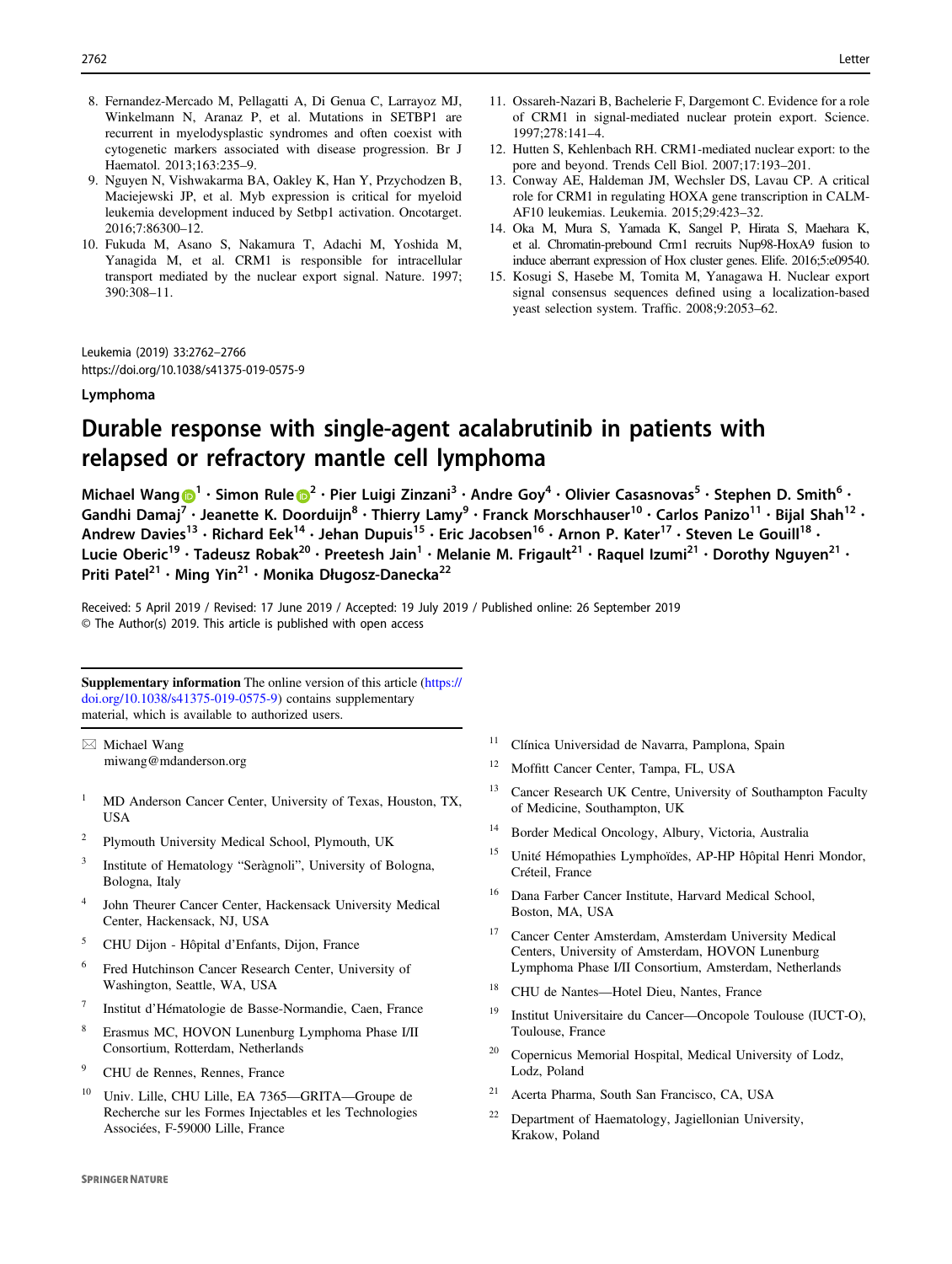### To the Editor:

Bruton tyrosine kinase (BTK) inhibitors have greatly improved the spectrum of treatment options in mantle cell lymphoma (MCL) [1–4]. Acalabrutinib is a highly selective, orally administered, and potent BTK inhibitor with limited off-target activity [5]. Acalabrutinib was approved in 2017 by the US Food and Drug Administration for the treatment of relapsed/refractory MCL based on clinical data from the open-label, multicenter, phase 2 ACE-LY-004 study of acalabrutinib 100 mg twice daily [1]. Here, we present updated results from the ACE-LY-004 study after a median 26-month follow-up.

Eligibility criteria and study design were published previously (Supplementary methods) [1]. Analysis of minimal residual disease (MRD) was conducted after complete response (CR) or partial response (PR) was achieved using the quantitative ClonoSEQ next-generation sequencing  $(5 \times 10^{-6})$  assay (Adpative Biotechnologies, Seattle, WA, USA) in consenting patients with available paired archival tumor and whole blood samples. Data are updated as of February 12, 2018.

A total of 124 patients across 40 centers were enrolled and treated; demographic data were previously reported (Supplementary Table 1) [1]. Cytomorphological variants included classical  $(n = 89 \t[72\%])$ , blastoid/pleomorphic  $(n = 26$  [21%]), or other  $(n = 9$  [7%]). Ki-67 data were available for 96 patients (77%); 32/96 patients (33%) had a Ki-67 proliferation index ≥50%. The mean Ki-67 proliferation index for blastoid/pleomorphic patients  $(n = 21)$ was 55.8% (SD: 22.3) vs 34.5% (SD: 22.6) in patients with classical MCL ( $n = 68$ ); seven patients with Ki-67 data were in the other variant category.

The median follow-up was 26 months (range, 0.3–35.1). Forty percent of patients remain on treatment, and 61% remain in follow-up for survival (Supplementary Table 2). After discontinuing acalabrutinib, six patients received allogeneic stem-cell transplants at a median of 19 days after discontinuation (range, 1–95).

Response to acalabrutinib was maintained similar to the original report [1], with an overall response rate (ORR) of 81% and 43% CR rate (Supplementary Table 3). The median duration of response (DOR) was 26 months (95% CI, 17.5, not reached), with an estimated 24-month DOR of 52.4% (95% CI, 41.5, 62.2; Fig. 1a). The median progression-free survival (PFS) was 20 months (95% CI, 16.5, 27.7), and the estimated 24-month PFS rate was 49.0% (95% CI, 39.6, 57.8; Fig. 1b). The median overall survival (OS) was not reached; the estimated 24-month OS rate was 72.4% (95% CI, 63.5, 79.5; Fig. 1c). ORR was consistent across patients with refractory disease and those with blastoid/pleomorphic MCL, despite those patients having a higher mean Ki-67 index  $\geq 50\%$ , suggesting that



Fig. 1 Kaplan–Meier curves for time-to-event endpoints. Curves shown are duration of response in responding patients (a), progressionfree survival (b), and overall survival (c). DOR duration of response, NR not reached, OS overall survival, PFS progression-free survival

some patients with poorer prognosis may also benefit from acalabrutinib (Supplementary Table 4). Prolonged median DOR, median PFS, and 24-month OS rates, however, were observed in patients with low/intermediate Mantle Cell Lymphoma International Prognostic Index scores, classical MCL, and Ki-67 index <50% (Supplementary Figs. 1–4).

Twenty-nine patients (23%) had evaluable samples available for MRD analysis (Supplementary Fig. 5). Seven of 29 patients (24%) had MRD-negative  $(5 \times 10^{-6})$  disease in peripheral blood after achieving a response (CR or PR). All seven patients with MRD-negative disease were in CR. Seventeen of 29 patients had a second blood sample approximately 6 months after the first, including five of the seven MRD-negative patients. Sustained MRD negativity was observed in four of the five patients. An additional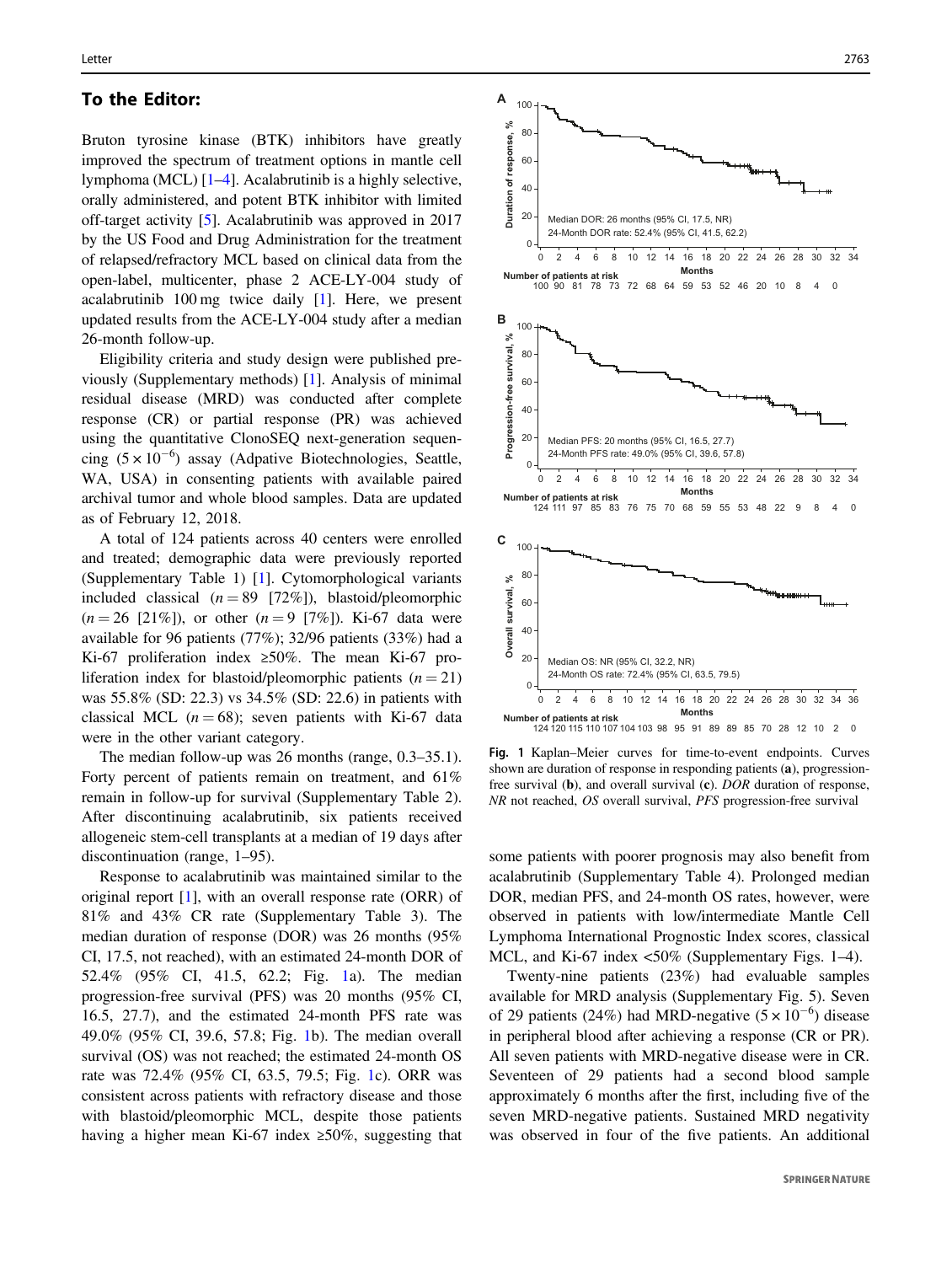|  |  | Table 1 Incidence of select adverse events by 6-month intervals |  |  |  |  |  |  |  |
|--|--|-----------------------------------------------------------------|--|--|--|--|--|--|--|
|--|--|-----------------------------------------------------------------|--|--|--|--|--|--|--|

| Adverse event, $n$ $(\%)$                   | 1–6 months<br>$(n = 124)$ | $7-12$ months<br>$(n = 99)$ | $13-18$ months<br>$(n=74)$ | $19-24$ months<br>$(n = 65)$ | $>24$ months<br>$(n = 55)$ |
|---------------------------------------------|---------------------------|-----------------------------|----------------------------|------------------------------|----------------------------|
| Headache, any grade                         | 42 (34)                   | 2(2)                        | 0                          |                              | $\Omega$                   |
| Grade $\geq$ 3                              | 2(2)                      | $\Omega$                    |                            |                              |                            |
| <b>SAE</b>                                  | 1(1)                      | $\Omega$                    | 0                          |                              | $\Omega$                   |
| Diarrhea, any grade                         | 31(25)                    | 8(8)                        | 3(4)                       | 5(8)                         | 5(9)                       |
| Grade $\geq$ 3                              | 3(2)                      | 1(1)                        | 0                          | 0                            | $\mathbf{0}$               |
| <b>SAE</b>                                  | $\overline{0}$            | $\Omega$                    | 1(1)                       | $\Omega$                     | $\Omega$                   |
| Infection, any grade                        | 51 (41)                   | 20(20)                      | 17(23)                     | 11(17)                       | 6(11)                      |
| Grade $\geq$ 3                              | 11(9)                     | 4(4)                        | 2(3)                       | 2(3)                         | 1(2)                       |
| <b>SAE</b>                                  | 8(6)                      | 4(4)                        | 2(3)                       | 2(3)                         | 1(2)                       |
| Bleeding events, any grade                  | 31(25)                    | 14(14)                      | 5(7)                       | 4(6)                         | 0                          |
| Major hemorrhage <sup>a</sup>               | 1(1)                      | $\Omega$                    | $\Omega$                   | 2(3)                         | $\Omega$                   |
| Atrial fibrillation, any grade <sup>b</sup> | $\overline{0}$            | $\Omega$                    | $\Omega$                   | $\Omega$                     |                            |
| Rash, any grade                             | 10(8)                     | 5(5)                        | 2(3)                       | 1(2)                         | $\Omega$                   |
| Grade $\geq$ 3                              | 1(1)                      | $\Omega$                    | 1(1)                       | 1(2)                         |                            |
| <b>SAE</b>                                  | $\overline{0}$            | $\Omega$                    | $\Omega$                   | $\Omega$                     | $\Omega$                   |

SAE serious adverse event.

<sup>a</sup>Defined as grade ≥3, SAE and/or any grade or seriousness of central nervous system hemorrhage.

<sup>b</sup>There was one event of atrial fibrillation in a subject with a history of paroxysmal atrial fibrillation (removed by investigator as this preexisting condition did not worsen on study drug).

patient with CR who was MRD positive in the first sample became MRD negative in the second sample. Therefore, a total of 8/29 patients (28%) achieved MRD negativity at any time on acalabrutinib monotherapy. Despite limited samples, these results demonstrate that continued use of acalabrutinib can lead to undetectable MRD in patients with CR. Since most patients with MRD data are still on treatment (27/29), relationships between MRD negativity and durability of reponse cannot be made at this time.

The adverse event AE profile was largely consistent with earlier reporting [1], with no new safety signals after an additional year of follow-up. The most frequent AEs (≥20%) were primarily grade 1/2 and included headache (38%), diarrhea (36%), fatigue (28%), cough (22%), and myalgia (21%; Supplementary Table 5). The most common events, headache and diarrhea, were mostly grade 1/2, occurred early in treatment, and were manageable. Headache events occurred primarily within the first month of treatment and most diarrhea events occurred in the first 6 months of treatment (Table 1 and Supplementary Table 6). The percentage of patients experiencing grade  $\geq 3$ AEs or serious AEs was similar to that previously reported (Supplementary Table 7), indicating that sustained use of acalabrutinib may not lead to cumulative toxicities [1].

Thirteen patients (10%) had cardiac events, including four grade 3/4 events (3%). As previously reported, one patient each had acute coronary syndrome (considered treatment related by investigator), acute myocardial infarction (not treatment related), and cardiorespiratory arrest (not treatment related) [1]; one grade 3 event (coronary artery disease [not treatment related]) occurred during this long-term follow-up. Consistent with the previous report [1], there were no new atrial fibrillation events (Table 1). One patient with a history of paroxysmal atrial fibrillation was initially assessed as experiencing an AE of atrial fibrillation, but the AE was reconsidered by the investigator since the condition was preexisting and did not worsen on study drug. No new hypertension events occurred with long-term follow-up. As previously reported, four patients had hypertension events (3%), with one grade 3 event [1]. Bleeding events of any grade occurred in 33% of patients, most commonly contusion (13%) and petechiae (9%), and markedly decreased over time (Table 1). All bleeding events were grade 1/2 except for three grade 3 events (gastrointestinal hemorrhage, hematuria, hematoma). Two of the three major hemorrhage events occurred after the previous report, though the rate of major hemorrhage events (2%) remains the lowest reported for a BTK inhibitor with  $\geq 2$  years of follow-up  $[1, 6]$ . Anticoagulant use was reported in 57 patients (46%) while on study, but there was no reported use of concurrent anticoagulants in the patients with the three grade 3 hemorrhage events during the events. Consistent with previous reporting, most infections were grade 1/2, were considered unrelated to study treatment, and were not serious. Here, we also show that the frequencies of any grade, grade ≥3, and serious infections decreased over time (Table 1). Grade 3/4 infections occurred in 15% of patients, most commonly pneumonia  $(n=7 \, 6\%)$ ; no grade 5 infections occurred. As previously reported, there was one case of cytomegalovirus viremia and one case of Pneumocystis jiroveci pneumonia (both grade 2), with no Aspergillus infections [1]. Mean immunoglobulin levels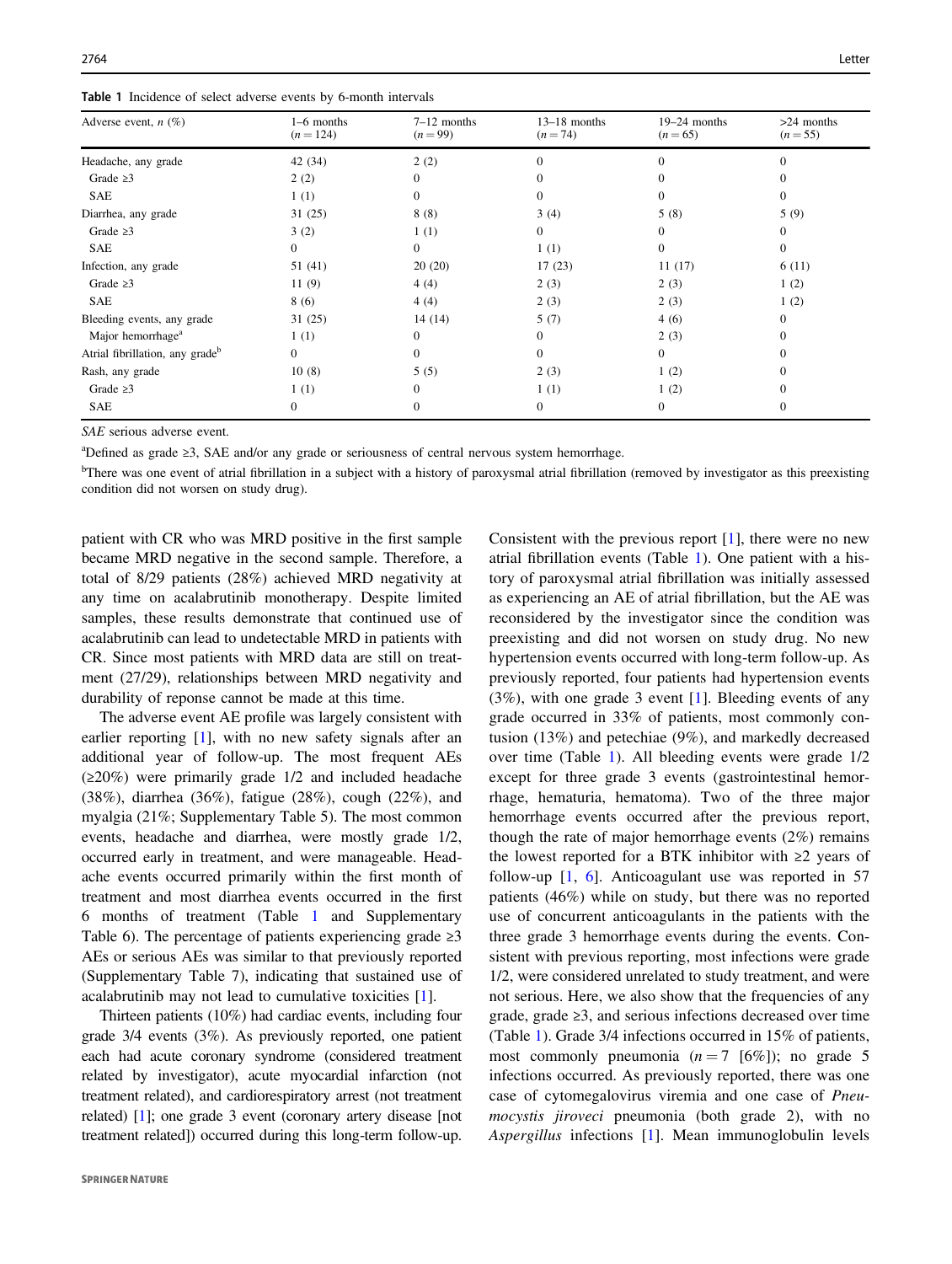did not change much over time (Supplementary Fig. 6). Rashes were infrequent and mostly grade 1/2. Second primary cancers occurred in ten patients (8%; Supplementary Table 8).

Treatment discontinuation was primarily due to progressive disease  $(n = 54 [44\%])$  and AEs  $(n = 10 [8\%])$ . Ten patients discontinued treatment due to AEs; each AE occurred in one patient. AEs leading to discontinuation were aortic stenosis, diffuse large B-cell lymphoma, blood blister and petechiae (both in one patient with grade 3 acute coronary syndrome treated with clopidogrel), dyspnea and leukostasis syndrome (both in one patient), noncardiac chest pain, pulmonary fibrosis, rash, thrombocytopenia, nonsmall cell lung cancer, and pulmonary embolism. AEs led to dose delays (missed  $\geq 1$  dose) in 39 patients (31%) and dose modification (≥1 dose at 100 mg once daily) in two patients (2%; Supplementary Table 9).

There were 43 deaths (35%), most commonly from progressive disease  $(n = 29 \text{ } [23\%])$ . Six patients (5%) died due to AEs, including bilateral pulmonary embolism, aortic stenosis (in a patient with a history of aortic stenosis), myelodysplastic syndrome, pneumonia, suicide, and non-small cell lung cancer. Two patients (2%) died of unknown causes ≥198 days after the last dose, and one patient (1%) died due to multiorgan failure 176 days after the last dose. Five patients (4%) died of "other" causes (secondary acute myeloid leukemia ≥277 days after last dose  $[n = 2]$ ; intestinal obstruction 63 days after last dose  $[n = 1]$ ; lung cancer 728 days after last dose  $[n = 1]$ ; and graft-vs-host disease 275 days after the last dose  $[n = 1;$  patient received an allogeneic stem-cell transplant 95 days after last dose]).

Extended follow-up of a median 26 months revealed continued efficacy and favorable safety with single-agent acalabrutinib in relapsed/refractory MCL. Differences between patient populations and staging criteria in the current study and the single-arm study of the other approved BTK inhibitor ibrutinib preclude comparison between studies, regardless of similar follow-up time (27 months in the ibrutinib study) [6]. Nonetheless, the response rates and median DOR based on the Lugano classification in this study are the highest reported among all approved singleagent therapies for the treatment of relapsed/refractory MCL. Moreover, four patients with PR converted to CR with longer follow-up indicating improvement of response (similar to ibrutinib  $[2, 6]$ ), and most responders maintained a response for over 2 years. Nearly half of all patients remain progression free after 2 years of treatment, with few discontinuations due to AEs (8%). AEs considered associated with BTK inhibition continued to occur at relatively low rates or not at all, including no new onset of atrial fibrillation. Taken together, these findings further support the favorable benefit-risk profile of acalabrutinib monotherapy in relapsed/refractory MCL.

Acknowledgements This study was sponsored by Acerta Pharma, a member of the AstraZeneca Group. We thank the patients who participated in this trial and their families and caregivers; the investigators and coordinators at each study site; and the Acerta Pharma study team, including Sofia Wong. Medical writing assistance was provided by Stephanie Morgan of Team9Science and funded by Acerta Pharma.

Author contributions RI, SR, and MW designed the study. DN and PP performed the literature search. OC, AD, JDo, JDu, RE, GD, AG, MDD, APK, TL, SLG, FM, LO, CP, DN, PP, TR, BS, SDS, MW, and PLZ collected the data. GD verified the data. EJ, APK, DN, PP, MY, MMF, and MW analyzed the data. AD, RI, MDD, APK, TL, FM, LO, CP, DN, PP, SR, and SDS interpreted the data. MY and MMF produced the figures. MW wrote the first draft. All authors contributed to the writing and reviewing of manuscript content and approved the final version of the manuscript.

#### Compliance with ethical standards

Conflict of interest MW is a consultant for AstraZeneca, Janssen, and MoreHealth, has received honoraria from Acerta Pharma, Celgene, Dava Oncology, Janssen, and Pharmacyclics, has received research funding from Acerta Pharma, AstraZeneca, Celgene, Janssen, Kite Pharma, Juno, Novartis, and Pharmacyclics, and is a member of the Board of Directors or advisory committees for Celgene and Janssen. SR is a consultant for, a member of the Board of Directors or advisory committees for, and has received honoraria from AstraZeneca, Celgene, Celltrion, Gilead, Janssen, Kite, and Roche, has received research funding from Janssen, and participates in a speakers' bureau for Celgene. PLZ has received honoraria from BMS, Celgene, Celltrion, Gilead, Janssen, MSD, Roche, and Servier, and participates in a speakers' bureau for AstraZeneca, BMS, Gilead, Janssen, MSD, Servier, and Verastem. AG is a consultant for Acerta Pharma, Celgene, Kite/Gilead, Pharmacyclics/J&J, and Takeda, has received honoraria from Celgene, Pharmacyclics/J&J, and Takeda, is a member of the Board of Directors or advisory committees for Acerta Pharma, Celgene, COTA, Kite/Gilead, Pharmacyclics/J&J, and Takeda, has received research funding from Acerta Pharma, Celgene, Genentech, Kite/Gilead, Pharmacyclics/J&J, and Seattle Genetics, and participates in a speakers bureau for Acerta Pharma, Celgene, Pharmacyclics/J&J, and Takeda. OC is a consultant for Gilead, Janssen, Merck, MSD, Roche, and Takeda, has received honoraria from Celgene, Gilead, Janssen, Merck, MSD, Roche, and Takeda, and has received research funding from Gilead and Roche. SDS is a consultant for Merck Sharpe Dohme and Corp, and has received research funding from Acerta Pharma, Genentech, Merck Sharpe Dohme and Corp, Pharmacyclics, Portola, and Seattle Genetics. FM is a consultant for Celgene and Gilead, is a member of the Board of Directors or advisory committees for BMS, Celgene, Gilead, and Roche, and gives scientific lectures for Janssen and Roche. CP is a consultant for Roche, participates in a speakers' bureau for Celgene, Janssen, and Roche, has received research funding from Acerta Pharma, is a member of the Board of Directors or advisory committees for BMS and Janssen. AD is a consultant for Acerta Pharma, Celgene, Janssen, Karyopharma, Kite, Roche, and Takeda, and has received research funding from Acerta Pharma, Celgene, Gilead, GSK, Karyopharma, Pfizer, and Roche. BS reports relationships with Amgen, Incyte, and Pharmacyclics that do not exceed \$5000, nor are relevant to this content. RE is a member of the Ramsay Hospital Medical Advisory Committee. EJ is a consultant for AstraZeneca, Merck, and Seattle Genetics. APK has received honoraria from Abbie, Genentech, and Janssen, and research funding from Abbie, Acerta/AstraZeneca, Genentech, and Janssen. LO is a consultant for Janssen, Sanofi, and Takeda, and has received honoraria from Janssen. TR has received research funding from Acerta Pharma.